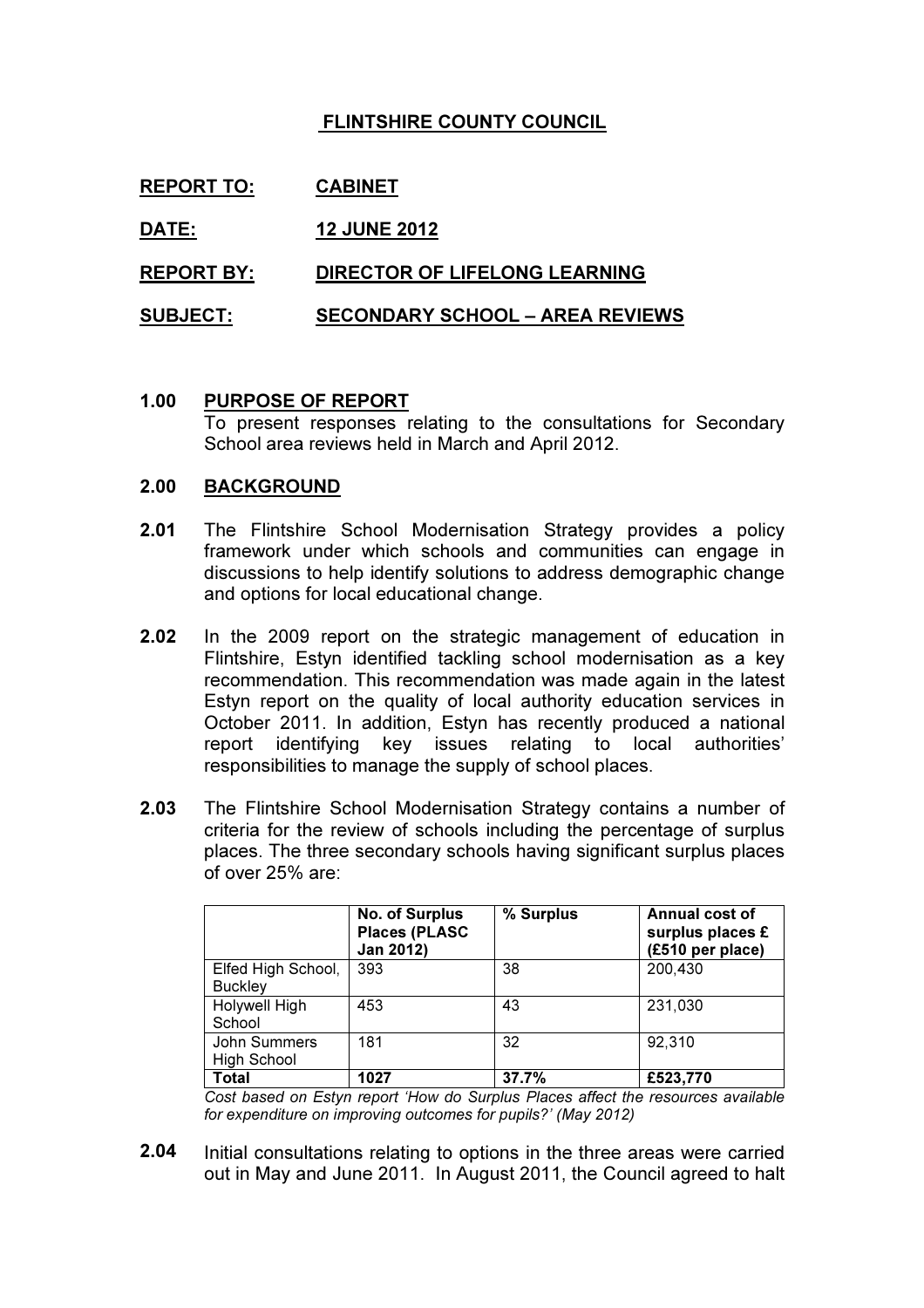the process and hold a series of workshops in the Autumn. All elected members of the Council, together with Parent and Diocesan representative members of the Lifelong Learning Overview and Scrutiny Committee were invited to participate in workshops focused on:

- understanding and collective ownership of the options appraisal process;
- elected member involvement and support;
- validation of the information base behind the options;
- collective ownership of the consultation process;
- relations with partner organisations; and
- project timetable and resources.
- 2.05 In December 2011 the full County Council approved renewed consultation on a range of options in each area, which had been formulated by members of the Council in workshops.
- 2.06 The subsequent consultation process was a combination of:
	- public meetings for parents and students both for individual schools and for schools consortia;
	- private meetings for teachers and school based employees;
	- private meetings for governing bodies;
	- special in-school consultation events for students and pupils: and
	- an open invitation for responses through published documents, the Council website and the local media.

#### 3.00 CONSIDERATIONS

- 3.01 Consultation meetings have been well attended and recognised by most school representatives as well conducted. The improved process has not attracted the criticism of the earlier consultations held in mid-2011 and the objective of restoring trust and confidence in the consultation process has been met.
- 3.02 The meetings have all been recorded and the database of preferences for the options set out in the consultation, and the qualitative comments which underpins the preferences of individuals, is being built up. All preferences and feedback received before the end of April have been included in the database ready for consideration by elected members from June 2012.
- 3.03 A separate consultation process for Children and Young People in the relevant schools has been undertaken by staff of the Children and Young People Partnership. The responses to this phase of consultation are also included in the document attached to this report. The large volume of responses to the Children and Young People consultation has meant that the process of collating and analysis is continuing, but will be completed shortly.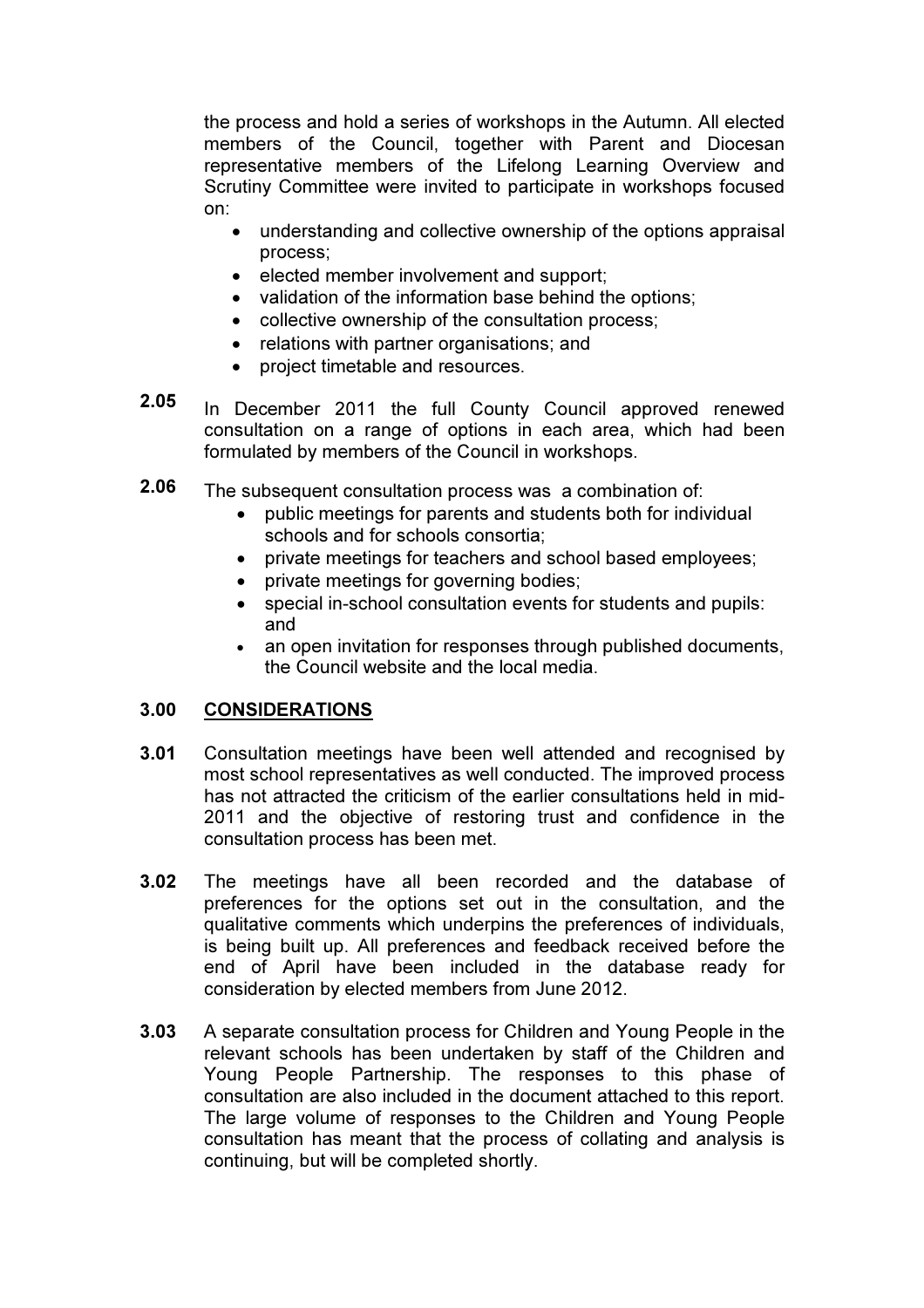3.04 The latest full reports from consultation responses have been placed in the Members' Library. Additional correspondence and petitions that were received during the consultation period, and did not fit against the set criteria for the response forms are also located in the Members' Library. The combined responses identify issues and questions to be addressed in detail in the next phases of review work.

Summarised responses are as follows:

#### 3.05 Buckley, Mynydd Isa and Mold

- There is local interest in exploring the options for the retention and development of Elfed High.
- There is local concern about the co-location of Westwood Primary with Elfed High.
- There is interest in transfer of the Westwood Centre and further development of Westwood Primary School to meet any future needs for primary provision within Buckley.
- There is some local interest in Buckley in reopening an option to amalgamate Elfed High and Argoed High School. Earlier consultation showed high levels of concern about such an approach in the Argoed High School community.
- None of these options have been approved in principle for funding via the 21st Century Schools programme.

#### 3.06 Holywell

- There is strong local interest in exploring further the co-location and new build options for Holywell High School, Ysgol Perth y Terfyn and Ysgol y Fron.
- There remain local concerns about Holywell High School being designated as a 11-16 school. This option has been approved in principle for funding from the 21 Century School programme, as part of the local and national transformation of 14-19 education.

#### 3.07 Queensferry, Shotton and Connah's Quay

- There is a high level of local concern about the option to amalgamate John Summers High and Connah's Quay High.
- There is local interest in exploring the options for a sixth form 'hub' in Connah's Quay.
- There is strong local interest for exploring further the development of John Summers High/Queensferry campus as an all-through 3- 16 provision, but also a need for further work on developing how it would work.
- 3.08 The establishment of a Post -16 Hub at Connah's Quay has been approved in principle by the Welsh Government for funding from the 21st Century Schools Programme. Some of the important criteria in the initial approval of projects for Capital investment by the Welsh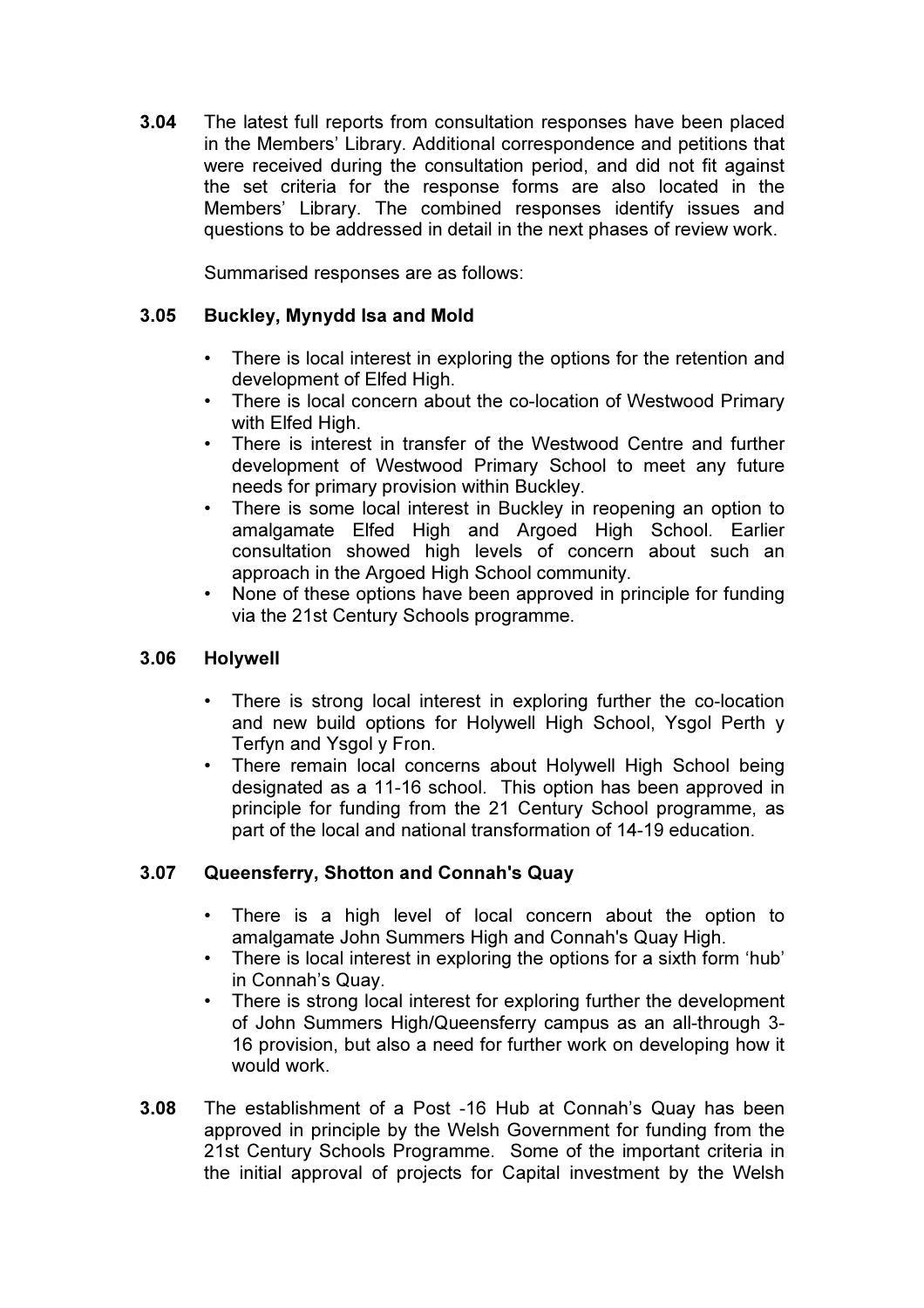Government include the transformation of post-16 education to improve learner opportunities and outcomes, and increase efficiencies through integration. Education and training providers are challenged to 'set aside traditional, narrow, institutional arrangements and plan provision collectively across a geographic area' (Transforming Education and Training provision in Wales September 2008).

- 3.09 Initial stages of consultation are intended to provide Members with information to assess whether criteria for issuing a statutory proposal for school organisational change are met. The criteria within local policy are the likelihood of securing:
	- positive effect on the standard of education to be provided in the area, including provision for pupils with additional learning needs, delivery of the Foundation Phase and the 14-19 Transformation Programme Educational Impact);
	- positive effect on having the right number and type of school places,for example meeting the levels of parental demand for particular types of provision (e.g. pre 16, post 16, Welsh and Faith);
	- positive effect on accessibility to schools, particularly in rural areas and on the journey times to school (Sustainability);
	- positive effect on compliance with equality legislation such as the Disability Discrimination Act 2002 and the Sex Discrimination Act 1975, and the Welsh Government's strategy for tackling child poverty (Equalities);
	- positive effect on the Welsh language, its maintenance in the community and the extent to which proposals would enhance provision (Welsh Language);
	- positive effect of additional community focused facilities or preserves existing community service provision offered by a school, together with the impact on the local community and on social cohesion (Community);
	- positive impact towards achieving the County Council's agreed strategy for making all its school buildings fit for purpose and securing better use of buildings (Asset Management); and
	- cost-effective proposals (e.g. has consideration been given to the extent of refurbishment or new build requirements and modular options) (Cost Effectiveness).

#### 4.00 RECOMMENDATIONS

- 4.01 That members receive the reports (in the Members' Library) relating to the consultation process.
- 4.02 That members commission a further report with regard to the next steps in each area review.

#### 5.00 FINANCIAL IMPLICATIONS

5.01 Projects that have been put forward, and approved in principle by the